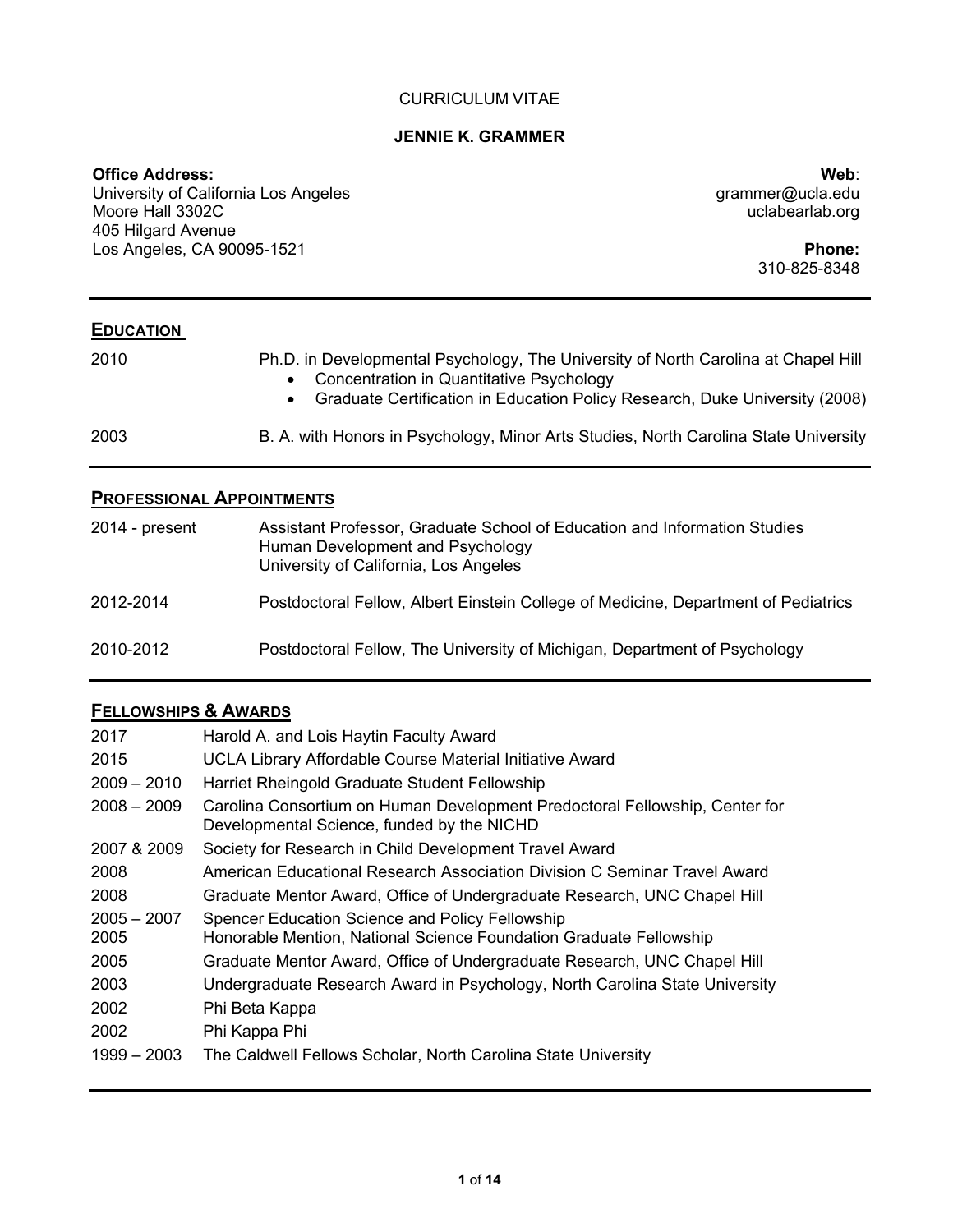## **RESEARCH GRANTS**

### **Grants Received**

- 2020-2021 Co-Principal Investigator, *Socializing kindness: How Latinx parents' cultural beliefs and emotion socialization behaviors relate to children's prosocial orientation.* UCLA Bedari Kindness Institute (\$15,900)
- 2019-2021 Co-Principal Investigator, *Real-time attention tracking in the classroom.* National Institutes of Mental Health R21 (\$275,000).
- 2019 Co-Principal Investigator, *Combining event-related potentials and task-evoked pupillometry to examine children's cognitive skills*. Subaward, Science-based Innovation in Learning Center, The University of California Office of the President (\$35,000).
- 2017-2019 Co-Investigator, *Science*‐*based innovation in learning center.* The University of California Office of the President (\$577,800).
- 2017-2018 Principal Investigator, *Measuring the attentional brain processes in the classroom.* Hellman Foundation (\$26,000).
- 2014-2017 Co-Investigator, *Exploring the effects of schooling on changes in behavioral and neurological indices of children's executive functioning.* National Science Foundation *(*\$625,000).
- 2016-2017 Principal Investigator, *Examining children's cognitive control and response to feedback*. UCLA, Faculty Career Development Award (\$6,000).
- 2015-2016 Principal Investigator, *Towards understanding of the impact of poverty on cognitive control and school readiness*. UCLA, Faculty Career Development Award (\$10,000).

## **PUBLICATIONS**

\* Graduate student at UCLA at time of work

Joint first authorship

## *Peer Reviewed*

- \*Torgrimson, S.J., Tan. P. Z.., & **Grammer, J. K.** (in press). Response inhibition predicts differences in task persistence among highly motivated elementary students. *Journal of Experimental Child Psychology*.
- Ahmed, S. F., **Grammer, J. K.**, & Morrison, F. (in press). The development and validation of classroombased executive function assessments in school-aged children. *Journal of Experimental Child Psychology*.
- \*Rapp, A. M., Tan, P. Z., **Grammer, J. K.**, Gehring, W. J., Miller, G. A., & Chavira, D. A. (in press). Cultural values influence relations between parent emotion socialization and adolescents' neural responses to peer rejection. *Research on Child and Adolescent Psychopathology.*
- Morrison, F. J., Kim, M. H., Connor, C. M., & **Grammer, J. K.** (2019). The causal impact of schooling on children's development: Lessons for developmental science. *Current Directions in Psychological Science*, *28*(5), 441-449. doi: 10.1177/0963721419855661
- Coffman, J. L., **Grammer, J. K.**, Hudson, K. N., Thomas, T. E., Villwock, D., & Ornstein, P. A. (2019). Relating children's early elementary classroom experiences to later skilled remembering and study skills. *Journal of Cognition and Development*, *20*(2), 203-221. doi: 10.1080/15248372.2018.1470976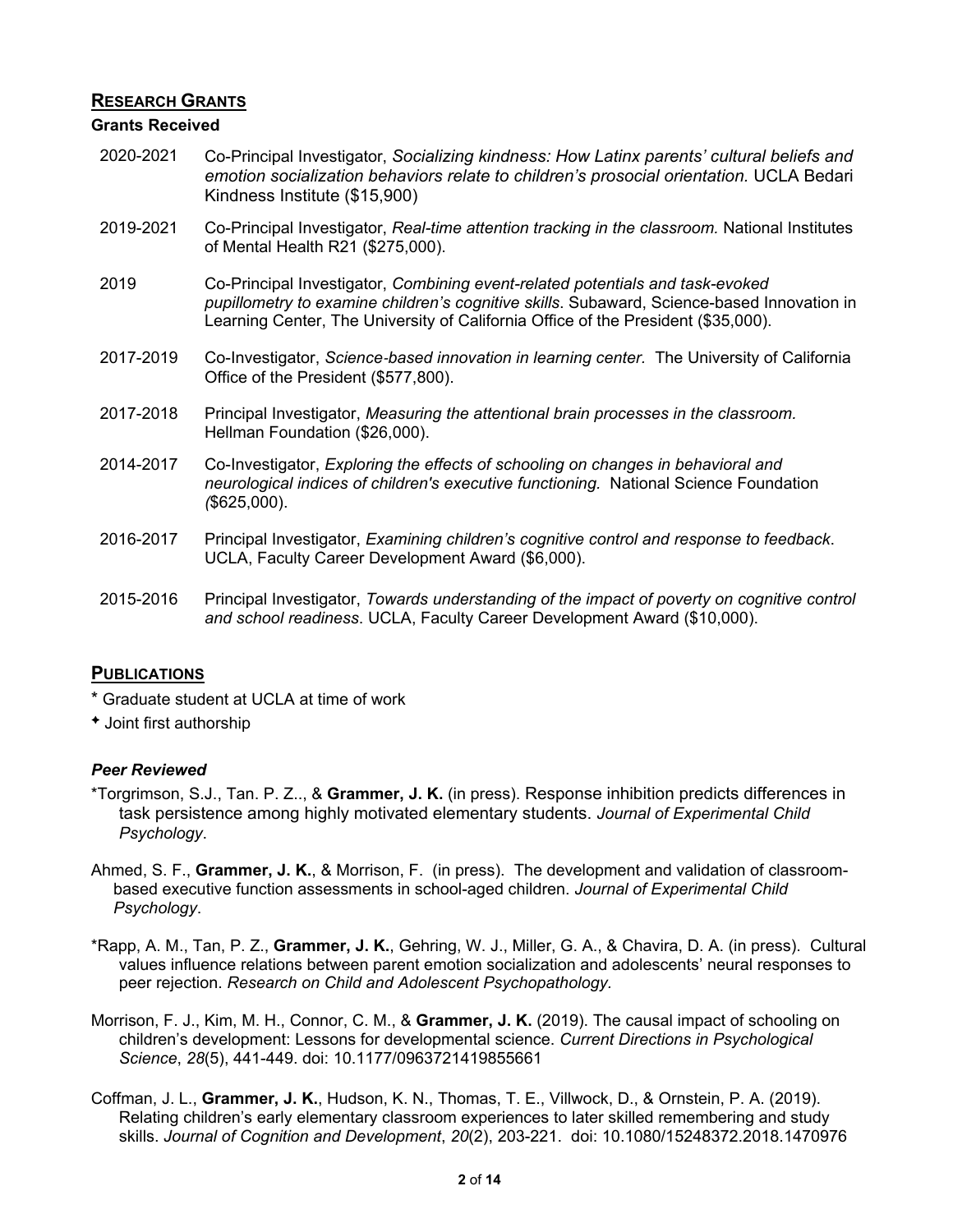- **Grammer, J. K.**, Gehring, W. J., & Morrison, F. J. (2018). Associations between developmental changes in error‐related brain activity and executive functions in early childhood. *Psychophysiology*, *55*(3), 10.1111/psyp.13040.
- Kim, S. H., **Grammer, J. K.**, Benrey, N., Morrison, F. J., & Lord, C. (2017). Stimulus processing and error monitoring in more-able kindergarteners with Autism Spectrum Disorder (ASD): A short review and a preliminary ERP study, *European Journal of Neuroscience*. *47,* 556–567. doi: 10.1111/ejn.13580
- Kim, M. H., Marulis, L. M., **Grammer, J. K.**, Morrison, F. J., & Gehring, W. J. (2017). Young children's motivational beliefs and achievement-related emotions are associated with electrophysiological measures of error monitoring processes. *Journal of Experimental Child Psychology, 155,* 32- 47. doi: 10.1016/j.jecp.2016.10.010.
- Kim, M. H., **Grammer, J. K.**, Marulis, L. M., Carrasco, M., Morrison, F. J., & Gehring, W. J. (2016). Early math and reading achievement are associated with the error positivity. *Developmental Cognitive Neuroscience*, *22*, 18-26. doi: 10.1016/j.dcn.2016.09.002
- **Grammer, J. K.**, Coffman, J. L., Sydney, P. G., & Ornstein, P. A. (2016). Linking teacher instruction and student achievement in mathematics: The role of teacher language. *Journal of Cognition and Development, 17,* 468 – 485. doi: 10.1080/15248372.2015.1068777
- **Grammer, J. K.**, Carrasco, M., Gehring, W. J. & Morrison, F. J. (2014). Age-related differences in error processing in young children. *Developmental Cognitive Neuroscience, 9*, 93-105. doi: 10.1016/j.dcn.2014.02.001
- **Grammer, J. K.**, Coffman, J. L., & Ornstein, P. A. (2013). The impact of teachers' memory relevant language on children's strategy use and knowledge. *Child Development, 84,* 1989-2002. doi: 10.1111/cdev.12100
- **Grammer, J. K.**, Coffman, J. L., & Ornstein, P. A., & Morrison, F. J. (2013). Change over time: Conducting longitudinal studies of children's cognitive development. *Journal of Cognition and Development, 14,* 1- 14. doi:10.1080/15248372.2013.833925
- **Grammer, J. K.**, Purtell, K. P., Coffman, J. L., & Ornstein, P. A. (2011). Relations between children's metamemory and strategic performance: Time-varying covariates in early elementary school. *Journal of Experimental Child Psychology, 108*, 139-155. doi:10.1016/j.jecp.2010.08.001

### *Peer Reviewed - Submitted*

- Janssen, T.<sup>\*</sup>, Grammer, J. K.<sup>\*</sup>, Vatakis, A. Bulgarelli,C., Zion-Golumbic,E., Vassena, E., Davidesco, I., Jasińska, K., K., Bleichner, M. G., Siugzdaite, R., Dikker, S., & van Atteveldt, N. (in revision). Opportunities and limitations of using portable brain technology in educational neuroscience. *Mind, Brain, and Education*.
- **Grammer, J. K.**, \*Xu, K., Lenartowicz, A. (in revision). Effects of context on the neural correlates of attention in a college classroom.
- \*Rapp, A., **Grammer, J. K.**, Tan, P.Z., Gehring, W., Miller, G.A., & Chavira, D. (in revision) Collectivism is associated with enhanced neural response to errors occurring in a socially-salient context among diverse adolescents.
- Xu, K.\*, Torres, R\*., Torgrimson, S. J\*., Lenartowicz, A., & **Grammer, J. K.** (under review). Tracking the neural correlates of attention in the classroom: Evidence from elementary and college classrooms. *Mind, Brain, and Education*.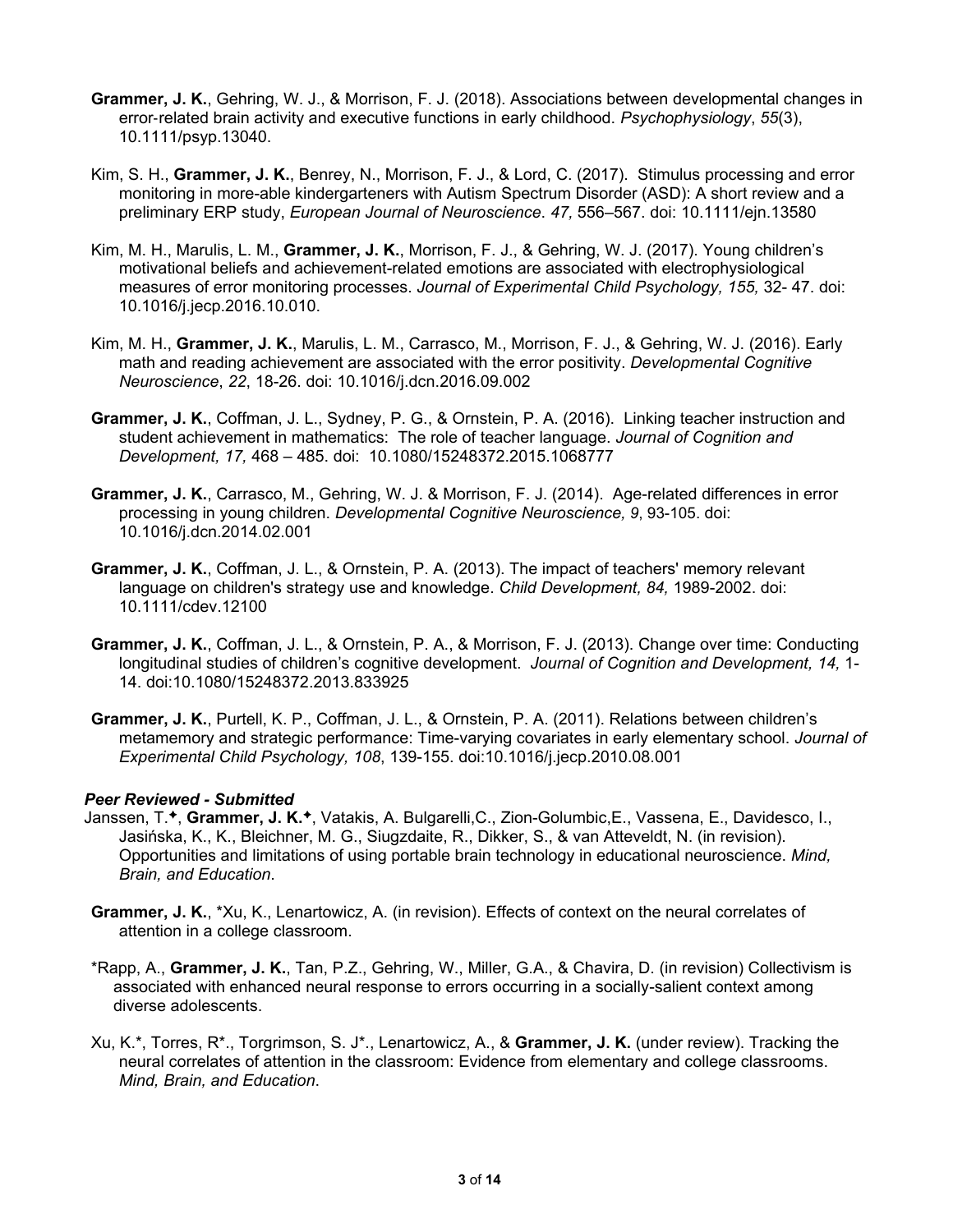- Ellis, A., Ahmed, S. F., Zeytinoglu, S., Isbell, E., Calkins, S. D., Leerkes, E. M., **Grammer, J. K.**, Gehring, W. J., Morrison, F. J., & Davis-Kean, P. E. (under review). Reciprocal associations between executive function and academic achievement: A conceptual replication of Schmitt et al. 2017.
- \*Rapp, A., Tan, P.Z., **Grammer, J. K**., Gehring, W., Miller, G.A., & Chavira, D. (under review) Neural Sensitivity to Social Feedback is Differentially Related by Race/Ethnicity to Social Anxiety in **Adolescents**

### *Chapters*

- **Grammer, J. K.** & Torres, R.**,** (in press, 2021). *The socialization of cognition in the classroom: Future directions for understanding the role of instruction in brain and behavioral development.* To appear in: Bjorklund, D. F., Baker-Ward, L., & Coffman, J. L. (Eds.), *The development of children's memory*. Cambridge University Press.
- Morrison, F. J., **Grammer, J. K.**, Bell-Weixler, L., Kim, M. (in press, 2021). Growth in self-regulation in the transition to school. To appear in K. Pugh, C. Perfetti, S. Nag, & L. Verhoaven (Eds.), *Global variation in literacy development.* Cambridge University Press.
- McClelland, M., Geldhof, J., Morrison, F., Gestsdóttir, S., Cameron, C., Bowers, A, Duckworth, A., Little, T., & **Grammer, J.** (2018). Self-regulation. In N. Halfron, C. B. Forrest, R. Lerner, & E. M. Faustman (Eds.), *Handbook of life course health development science* (pp. 275-298). Springer, Cham.
- Morrison, F. J. & **Grammer, J. K.** (2016). Conceptual clutter and measurement mayhem: A proposal for a cross disciplinary approach to conceptualizing and measuring executive function. In J. A. Griffin, L. S. Freund, & P. McArdle (Eds.), *Executive function in preschool age children: Integrating measurement, neurodevelopment and translational research* p. 327–348*.* D.C.: APA.
- Ornstein, P.A., Coffman, J. L., **Grammer, J. K.**, McCall, L. E., & San Souci, P. P. (2010). Linking the classroom context and the development of children's memory skills. In J. Meece & J. Eccles (Eds.), *Handbook of research on schools, schooling, and human development (pp. 42-59). New York:* Routledge.
- Ornstein, P.A., **Grammer, J. K.**, & Coffman, J. L. (2010). Teachers' "memonic style" and the development of skilled memory. In H. S. Waters & W. Schneider (Eds.), *Metacognition, strategy use, and instruction*  (pp. 33-53). New York: Guilford.
- Ornstein, P.A., Coffman, J. L., & **Grammer, J. K.** (2009). Learning to remember. In O. A. Barbarin & B. H. Wasik (Eds.), *Handbook of child development and early education: Research to practice* (pp. 103-122). New York: Guilford.

### *In Progress*

- Isbell, E. & **Grammer, J. G.** (invited submission in prep). Data quality of ERP amplitude and latency measures in young children. *Developmental Psychobiology.*
- \*Torgrimson, S.J., Tan. P. Z.., & **Grammer, J.K.** (in preparation). Neural correlates of response monitoring in young children: Examining patterns of alpha and ERP reactivity in a Go/No-Go paradigm.
- \*Xu, K., Tan, P., & **Grammer, J. K.** (in preparation). Associations of neural correlates of cognitive control and self-reported math anxiety level.
- **Grammer, J. G.**, \*Xu, K., & Tan, P. Z. (in preparation). Effort or luck? Comparing neurophysiological correlates of evaluative and non-evaluative feedback.
- **Grammer, J. G.**, \*Rapp, A., \*Vazquez, S., \*Torgrimson, S. J. & \*Xu, K. (in preparation). Error monitoring from childhood to adulthood: Examining brain and behavioral associations across development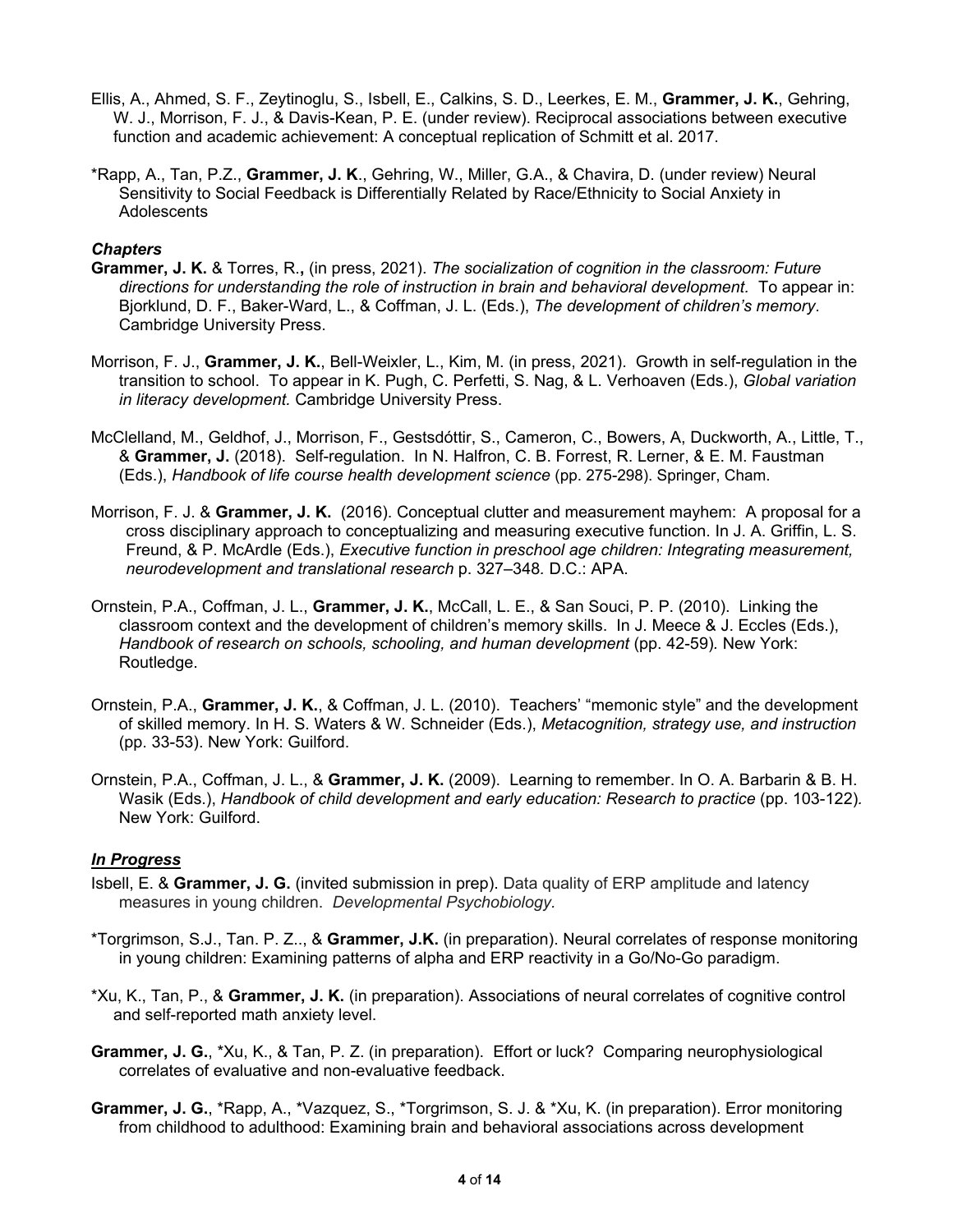**Grammer, J. K.**, et al. (in preparation). Schooling effects on error-related brain activity.

### **PRESENTATIONS**

#### **Invited Presentations**

- **Grammer, J. K.**, *Measuring attentional brain processes in the classroom* (2019, August)*.* Invited talk presented at the 18th European Association for Learning and Instruction (EARLI) biennial conference, Aachen, Germany.
- **Grammer, J. K.**, (2019, May). *Cognitive development in school: Classrooms, behavior, and brain*. Invited presentation for the 40<sup>th</sup> Anniversary of the Center for Developmental Science Conference, the University of North Carolina at Chapel Hill, Chapel Hill, NC.
- **Grammer, J. K.**, (2019, April). *The role of early school experiences in the development of Executive Function*. Invited presentation for the Psychology Colloquium, UC Berkeley, Berkeley, CA.
- **Grammer, J. K.**, (2018, October). *Integrating neuroscientific approaches to assess children's attention.* Invited presentation at CRESSTCon, UCLA, Los Angeles, CA.
- **Grammer, J. K.**, (2018, September). *Measuring executive functions in the classroom setting.* Invited presentation for the IMBES Satellite Symposium hosted by the UC-Sandford Precision Learning Center Virtual Symposium.
- **Grammer, J. K.,** (2018, May). *Development of cognitive control and assessing attention and regulation in the classroom.* Invited presentation for the UC-Stanford Precision Learning Center Virtual Symposium.
- **Grammer, J. K.,** (2017, February). *The impact of school on children's EF development.* Invited presentation to the CPEP Brown Bag, Combined Program in Psychology and Education, University of Michigan, Ann Arbor, MI.
- **Grammer, J. K.,** (2016, May). *The impact of school experience on children's response inhibition. In* F. Morrison (Chair). *Frontiers in Educational Neuroscience.* Paper presented at the annual meeting of the American Psychological Society, Chicago, IL.
- **Grammer, J. K.,** (2015, October). *The development of response Iinhibition across the transition to school.* Invited presentation to the School of Education Brownbag, Department of Education, UC Irvine, Irvine, CA.
- **Grammer, J. K.,** (2015, October). *Your brain at school: New strategies for education.* Luskin Neuroscience and Society Conference, Los Angeles, CA.
- **Grammer, J. K.,** (2015, March). *Executive function across the school transition.* Invited presentation to the Developmental Psychology Brown Bag, Department of Psychology, UCLA, Los Angeles, CA.

#### **Paper Presentations**

- **Grammer, J. K.** (2021, February). *Executive functions: Bringing research into the classroom.* Paper presented at the North Carolina Council for Exceptional Children annual meeting.
- \*Rapp, A. M., & **Grammer, J. K.** (2020, March). *Cognitive control processes and internalizing disorders: Evidence from behavioral and electrophysiological paradigms across the lifespan.* Speakers: Kirsten Gilbert, Amy Rapp, Michael Wheaton. Symposium co-chaired at the 2020 Anxiety and Depression Association of America (ADAA) Annual Conference, San Antonio, TX.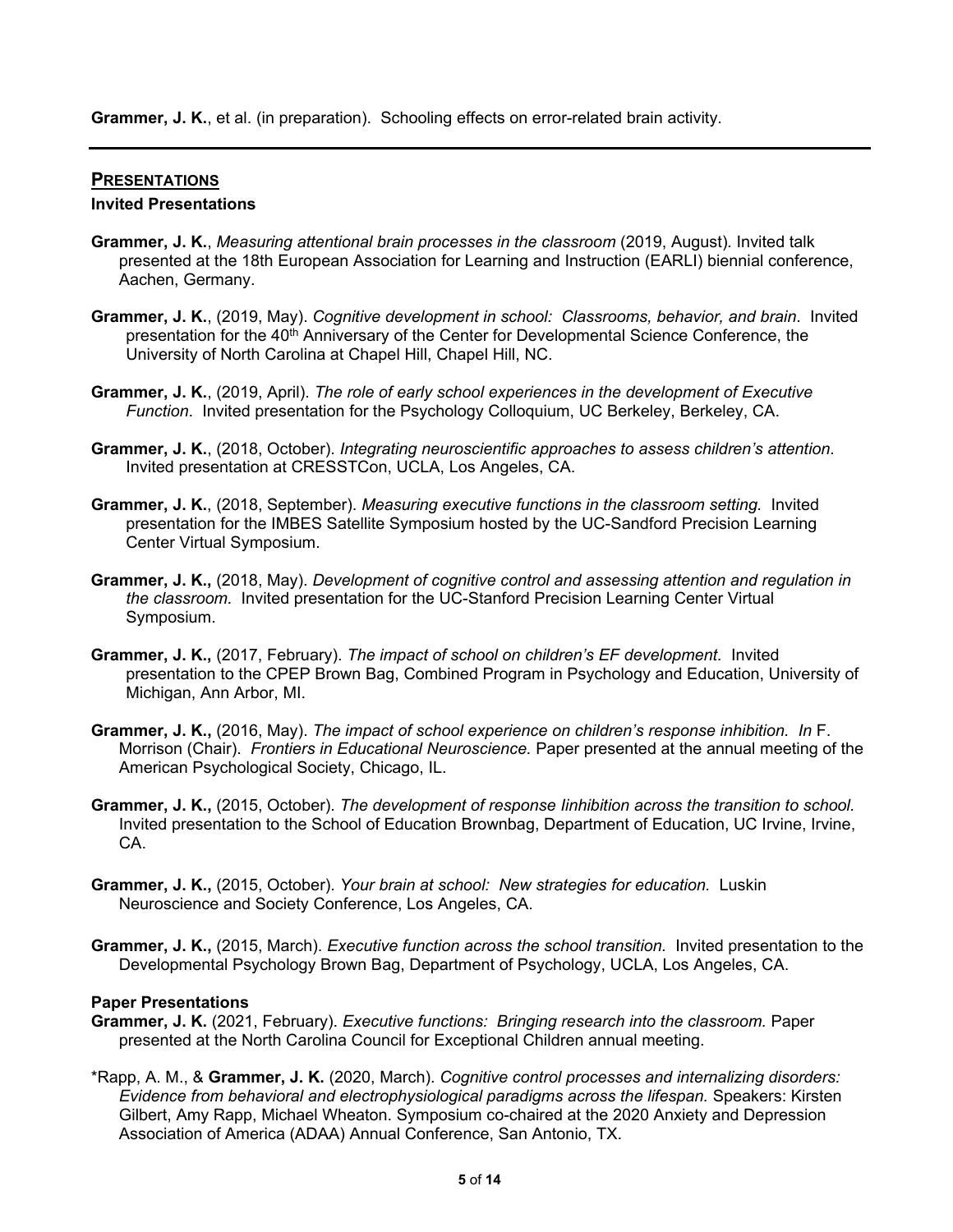- \*Rapp, A. M., **Grammer, J. K.**, Tan, P. Z., Gehring, W., Miller, G. A., & Chavira, D. A. (2020, March). *Attentional shifting mediates the association of neural sensitivity to social context and social anxiety.* Symposium talk presented at the 2020 Anxiety and Depression Association of America (ADAA) Annual Conference, San Antonio, TX.
- \*Rapp, A., Chavira, D., Gehring, W., **Grammer, J.**, Miller, G. A., & Tan, P. (2019, March). *Neural response*  to peer feedback is associated with social anxiety severity in adolescents. Paper presented at the Society for Research in Child Development (SRCD) Biennial Meeting, Baltimore, MD.
- \*Torgrimson, S.J., Tan, P., & **Grammer, J.K.** (2019, March). Gender Differences in Cognitive Control and Student Persistence: A Neurophysiological Investigation. In S.J. Torgrimson & P. Tan (Co-Chairs*). Gender Differences in Psychophysiological Measures of Emotion Reactivity and Self-Regulated Behaviors.* Paper presented at the Society for Research in Child Development (SRCD) Biennial Meeting, Baltimore, MD.
- \*Alpert, H., \*Torres, R., **Grammer, J.K.** (2018, October). *What's This I Hear About Self- regulation, Executive Function, and Mindfulness?* Presented at California CEC Conference, Burlingame, CA.
- **Grammer, J.K.**, \*Xu, K., Kim, M. H., Hazlett, C., Morrison, F. J., Gehring, W. (2018, September). Examining Neural and Behavioral Correlates of Young Children's Response Inhibition. In *Insights from Shared and Open Data in Developmental Neuroimaging Research.* Paper presented at *DEVSEC: Conference on the Use of Secondary and Open Source Data in Developmental Science SRCD Special Topics Meeting,* Phoenix, AZ.
- \*Torgrimson, S.J. & **Grammer, J.K.** (2018, September). Task persistence: Self-regulatory and motivational factors in early elementary school. In F. Morrison (Chair). *Executive Function Development: Bridging Psychological, Neurological, and Educational Perspectives.* Paper presented at the *International Mind, Brain, and Education Society Conference*, Los Angeles, CA.
- **Grammer, J. K.**, (2016, September). The impact of school experience on children's cognitive control. In F. Morrison, (Chair). *Neuroscience and the development of executive function.* Paper presented at the annual meeting of the International Mind, Brain, and Education Society Conference. Los Angeles, CA.
- **Grammer, J. K.** (2016, May). The impact of school experience on children's response inhibition*. In* F. Morrison (Chair). *Frontiers in Educational Neuroscience.* Paper presented at the annual meeting of the American Psychological Society, Chicago, IL.
- Lo, S. L. & **Grammer, J. K.** (2016, May). *The role of self-regulation in predicting social-emotional and academic outcomes in young children: A neurophysiological approach.* Symposium presented at the annual meeting of the American Psychological Society, Chicago, IL.
- Morrison, F. J., & **Grammer, J. K.** (2016, March). *Growth in self-regulation in the transition to school. Global Variation in Literacy Development*, Netherlands Institute for Advanced Study. Wassenaar, Netherlands.
- **Grammer, J. G.**, Kim, M., Gehring, W., & Morrison, F. (2015, April). Associations between non-task behavior and error monitoring in children undergoing ERP testing. In K. Fitzgerald & J. Moser (Chairs). *Error Monitoring Brain Activity in Child and Adolescent Anxiety.* Paper presented at the annual meeting of the Anxiety and Depression Association of America, Miami, FL*.*
- Purtell, K. P., **Grammer, J. K.**, & Coffman, J. L. (2015, April). Timing of early childhood poverty and kindergarteners' executive functioning. In J. K. Grammer & K. M. Purtell (Chairs). *The development of executive function and academic skills in the context of poverty: New perspectives on an old question.* Paper presented at the biennial meeting of the Society for Research in Child Development, Philadelphia, PA*.*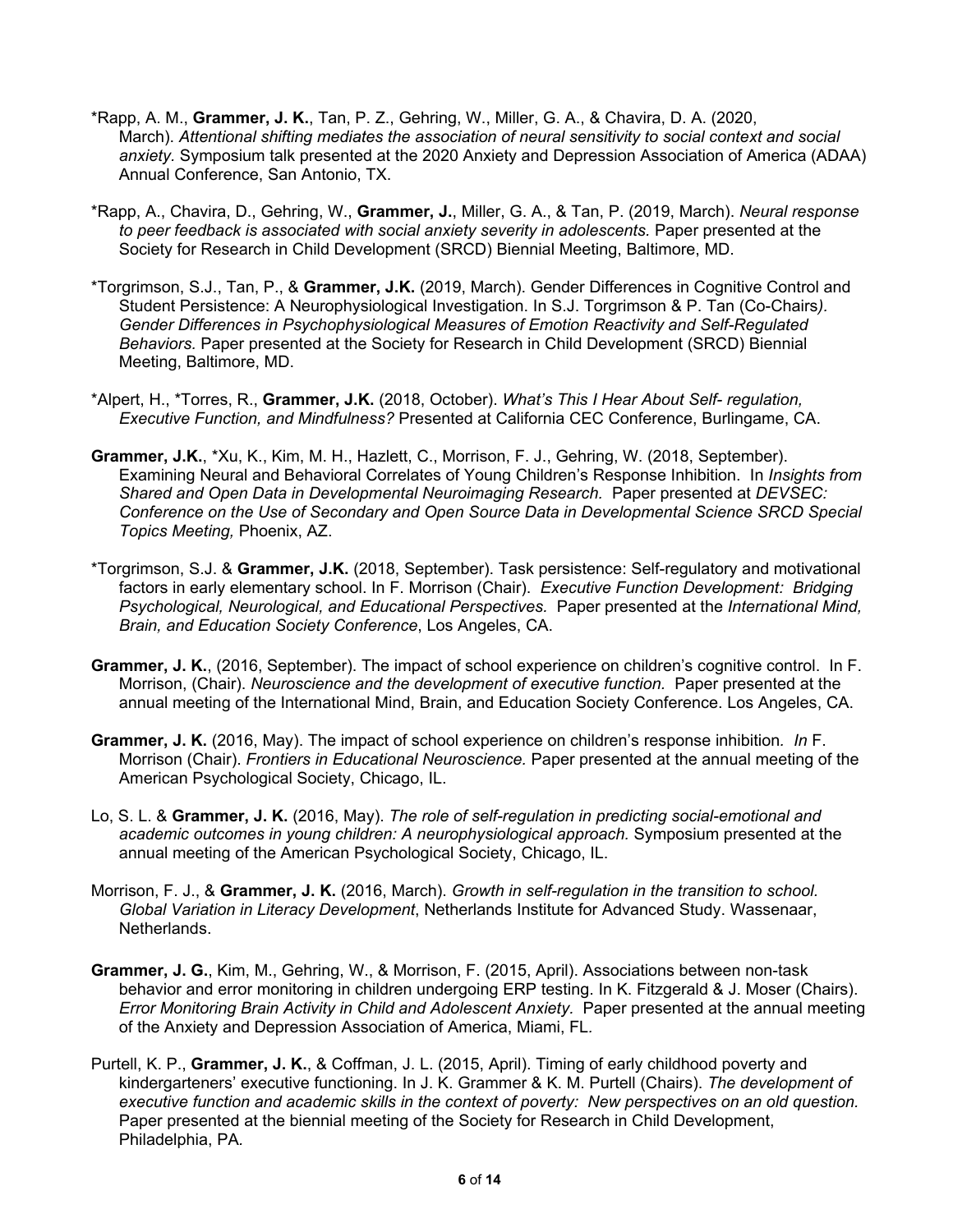- **Grammer, J.K.**, Kim, M., Carrasco, M., Gehring, W., & Morrison, F. (2014, July). *Literacy and executive functions: An electrophysiological perspective.* Paper presented at the annual meeting of the Society for the Scientific Study of Reading, Santa Fe, NM.
- Kim, M. H., Marulis, L. M., **Grammer, J. K.**, Gehring, W. J., & Morrison, F. J. (2014, July). *Motivational beliefs and achievement-related emotions are associated with error monitoring processes: Linking brain and behavioral perspectives.* Paper presented at the annual meeting of the Society for the Scientific Study of Reading, Santa Fe, NM.
- Marulis, L. M., Kim, M. H., **Grammer, J. K.**, Carrasco, M., Morrison, F. J., & Gehring, W. J. (2013, August). *Is young children's metacognitive knowledge associated with their error-related brain activity?* Presented at the 15th biennial EARLI conference for research on learning and instruction, Munich, Germany.
- Guthrie, S. J., **Grammer, J. K.**, & Morrison (2013, April). *Effective Instruction from Multiple Perspectives: Comparing Approaches to Observing the Elementary Classroom and Links to Students' Literacy Achievement.* Paper presented at the biennial meeting of the Society for Research in Child Development, Seattle, WA*.*
- **Grammer, J. K.** & Santos, C. (2013, April). *Grant Submission to NIH: Navigating the Process.* Roundtable presented at the biennial meeting of the Society for Research in Child Development, Seattle, WA*.*
- Coffman, J. L., **Grammer, J. K.**, & Ornstein, P. A. (2009, April). Understanding the Interplay of the classroom context and children's self-regulation: Implications for the development of memory. *In* P. A. Ornstein & C. M. Roebers (Chairs). *Effects of schooling and instruction on developmental pathways in memory skills and executive functioning.* Paper presented at the biennial meeting of the Society for Research in Child Development, Denver, CO*.*
- **Grammer, J. K.**, Coffman, J. L., Mugno, A., Hedrick, A. M., San Souci, P., & Ornstein, P. A. (2009, April). Learning to remember: Characterizing memory relevant instruction in elementary school classrooms. In K. Boller (Chair). *Issues and innovations in measuring the quality of early care and education.* Paper presented at the biennial meeting of the Society for Research in Child Development, Denver, CO*.*
- **Grammer, J. K.**, Ornstein, P. A., & Coffman, J. L. (2008, July). The elementary classroom context and children's memory development: A longitudinal picture of cognitive skills*.* In P. A. Ornstein (Chair*). Longitudinal studies on memory development.* Paper presented at the biennial meeting of the International Society for the Study of Behavioural Development, Würzburg, Germany*.*
- **Grammer, J. K.**, Guthrie, S. J., Coffman, J. L., & Ornstein, P. A. (2008, March). *Children's strategies for remembering: A longitudinal examination of relations between children's study behaviors, memory strategies, and academic achievement.* Paper presented at the annual meeting of the American Educational Research Association, New York, NY.
- **Grammer, J. K.** (2007, May). *Tracing children's memory skills across the elementary school years.* Paper presented at The Tenth International Institute on Developmental Science, Örebro, Sweden.
- Ornstein, P. A., Coffman, J. L., & **Grammer, J. K.** (2007, March). Teachers' memory-relevant conversations and children's memory performance. In P. A. Ornstein & F. J. Morrison (Chairs). *The impact of the classroom context on children's cognitive development: Memory, mathematics, and literacy.* Paper presented at the biennial meeting of the Society for Research in Child Development, Boston, MA*.*
- Sorenson, J. & **Grammer, J. K.** (2002, April). *Components of memory and intrusive thinking.* Paper presented at North Carolina State University Undergraduate Research Symposium, Raleigh, NC.

#### **Poster Presentations**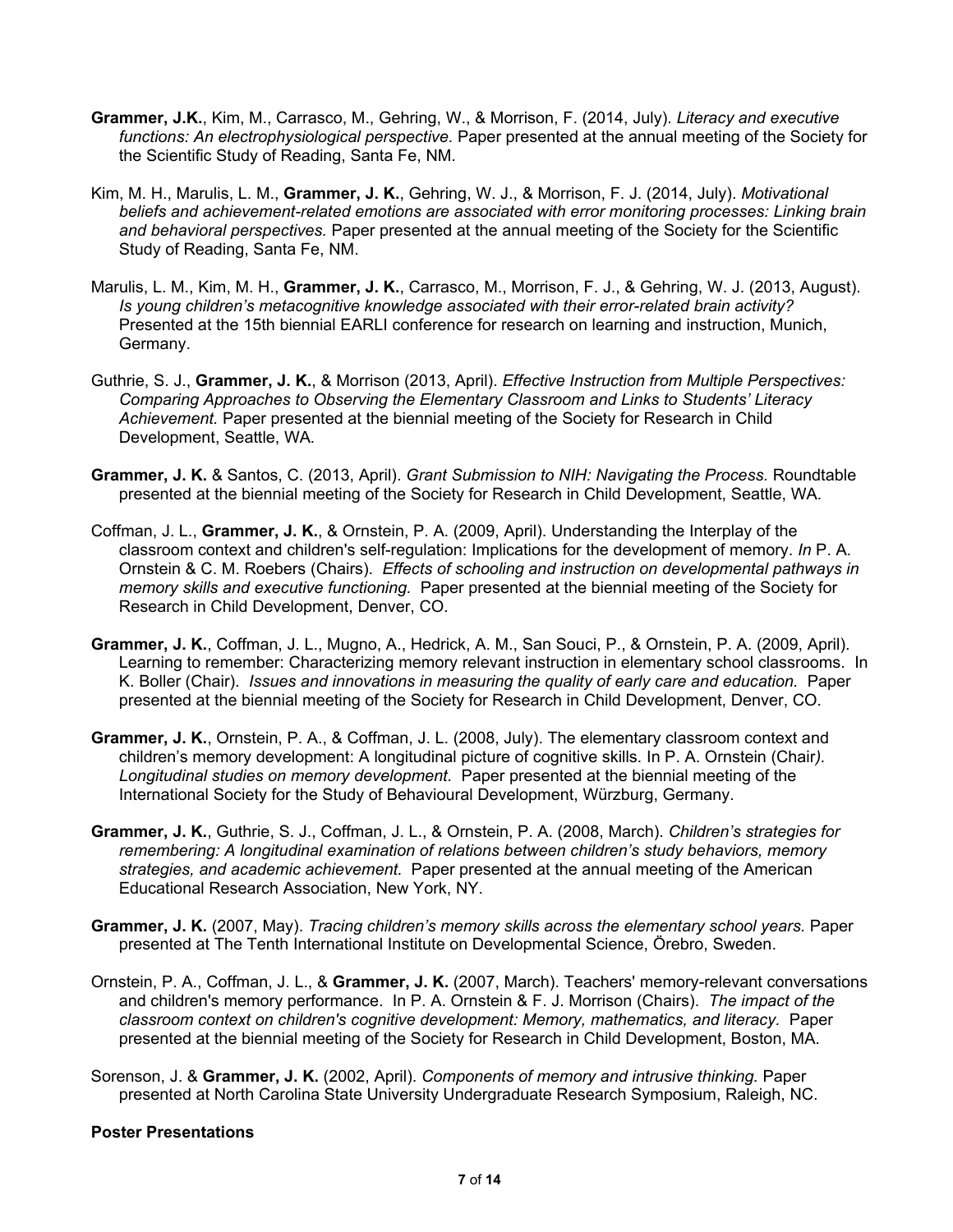- \*Xu, K., \*Mendez, J., **Grammer, J.K. &** Lenartowicz, A. (2020, May). *Tracking student attention during different instructional activities using mobile EEG.* Poster presentation at the Cognitive Neuroscience Society Meeting.
- \*Torres, R., \*Xu, K., Lenartowicz, A., & **Grammer, J.K.** (2019, May). *Differences in neural correlates of attention in undergraduates across classroom activities.* Poster presentation at 31st Annual Association for Psychological Science Convention, Washington, D.C.
- \*Xu, K., \*Guevara, M., Tan, P., & **Grammer, J. K.** (2018, September). *Effort or luck? Comparing neurophysiological correlates of evaluative and non-evaluative feedback in college students.* Poster presented at the 6th biennial International Mind, Brain and Education Society Biennial Conference, Los Angeles, CA.
- \*Torgrimson, S.J., \*Trane, F., **& Grammer, J.K.** (May, 2018). *Nonetheless she persisted: Gender differences in executive function and persistence in early elementary school.* Poster presented for the *Association for Psychological Science Conference*, San Francisco, CA.
- \*Vazquez, S.R., & Grammer, J.K. (2018, May). A Comparative Case Study of Parental Math Homework-Helping Strategies and the Use of Productive Struggle. Poster presented at the annual UCLA Research and Inquiry Conference.
- \*Rapp, A. M., \*Vazquez, S., Chavira, D. A., Tan, P., & **Grammer, J. K.** (2018, May). *Neural correlates of anxiety risk in a diverse sample of undergraduates.* Poster presented at the 30th APS Annual Convention, San Francisco, CA.
- \*Vazquez, S. R., \*Rapp, A. M., Tan, P., & **Grammer, J. K.** (2018, May). *Neural correlates of behavioral measures of academic motivation.* Poster presented at the 30th APS Annual Convention, San Francisco, CA.
- \*Xu, K., Tan, P., Ramirez, G., & **Grammer, J. K.** (2018, May). *Associations of neural correlates of cognitive control and self-reported math anxiety level.* Poster presented at the 30th *APS Annual Convention*, San Francisco, CA.
- \*Alpert, H., Haager, D., & **Grammer, J.K.** (2018, February). *Exploring relations among phonetic decoding, phonemic awareness, rapid letter naming, and the components of executive function in early elementary grades*. Poster session presented at Pacific Coast Research Conference, San Diego.
- \*Torgrimson, S.J., **Grammer, J.K**., Kim, M., Morrison, F.J., & Gehring, W.J. (2017, May). *Executive functions and academic success: Neural indices of response inhibition relate to children's literacy and math achievement.* Poster presented at the Society for Research in Child Development Conference, Austin, TX.
- Ahmed, S. F., Salander, Z., Waters, N. E., **Grammer, J. K.**, Gehring, W., & Morrison, F. J. (2017, April). *Self-regulation during the early school transition: An ERP exploration.* Poster presented at the biennial meeting of the Society for Research in Child Development, Austin, TX.
- \*Torres, R., \*Solone, C., \*Sanchez, F., \*Zea, Y. & **Grammer, J. K.** (2017, January) *The effects of a mindfulness program on low-income children's self-regulation.* Poster presentation at the 2nd Western Positive Psychology Conference, "Positive Psychology for Societal Impact" at Claremont Graduate University, Claremont, CA.
- \*Xu, K., Gehring, W. J., Kim, M. H., Morrison, F. J., & **Grammer, J. K.** (2017, October). *Brain and behavioral correlates of error monitoring in young children.* Poster presented at the *Cognitive Development Society Bi-Ennial Conference*, Portland, OR.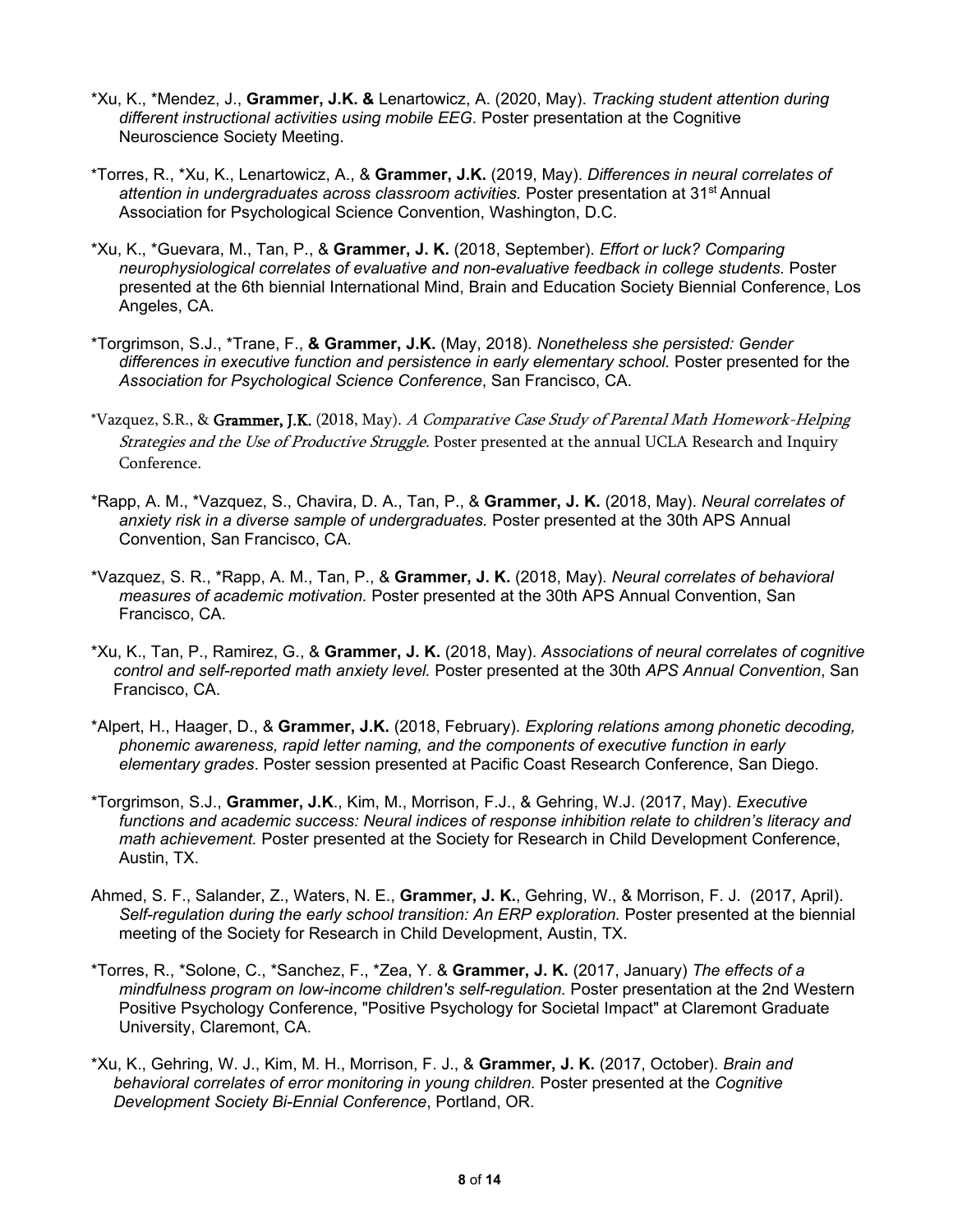- Ahmed, S. F., Katz, B., Waters, N., Stilwell, S. M., **Grammer, J. K.**, & Morrison, F. J. (2015, October). *Classroom-based measures of executive function predict academic achievement in young children.* Poster presented at the Seventh Biennial Meeting of the Cognitive Development Society, Columbus, OH.
- Ahmed, S. F., Waters, N., Stilwell, S. M., Salander, Z., Katz, B., **Grammer, J. K.**, & Morrison, F. J. (2015, October). *The relation between lab-based and classroom-based measures of executive function in kindergarten students.* Poster presented at the Seventh Biennial Meeting of the Cognitive Development Society, Columbus, OH.
- Ibrahim, A. F. A., Katz, B., **Grammer, J. K.**, Davis-Kean, P., & Morrison, F. J. (2015, October)*. Executive function and numerical abilitie*s. Poster presented at the Seventh Biennial Meeting of the Cognitive Development Society, Columbus, OH.
- Salander, Z. B., **Grammer, J.K.**, O'Hara, N., Carrasco, M., Gehring, W.J., & Morrison, F. J., (2015, October). *Examining the electrophysiological correlates of response inhibition in young children.* Poster presented at the Seventh Biennial Meeting of the Cognitive Development Society, Columbus, OH.
- Coffman, J. L., Hudson, K. N., Thomas, T. E., **Grammer, J. K.**, & Ornstein, P. A. (2015, April). *The impact of classroom instruction on children's strategic understanding: The role of metacognition*. Poster presented at the Seventh Biennial Meeting of the Society for Research in Child Development, Philadelphia, PA.
- Marulis, L. M., Kim, M. H., **Grammer, J. K.**, Carrasco, M., Morrison, F. J., & Gehring, W. J. (2015, April). *The association between preschoolers' metacognitive knowledge, error-related brain activity, and their pre-academic achievement.* Poster presented at the biennial meeting of the Society for Research in Child Development, Philadelphia, PA*.*
- **Grammer, J.K.**, Kim, M., Gehring, W., & Morrison, F. (2014). *Examining neurophysiological correlates of executive function in elementary schools.* Poster presented at the SRCD Special Topic Meeting: Strengthening connections among child and family research, policy, and practice, Alexandria, VA.
- Kim, M. H., Marulis, L. M., **Grammer, J.K.**, Carrasco, M., Morrison, F. J., & Gehring, W.J. (2013, April). *Motivation and error-related brain activity in young children.* Poster presented at the biennial meeting of the Society for Research in Child Development, Seattle, WA*.*
- **Grammer, J.K.**, Carrasco, M., Morrison, F. J., & Gehring, W.J. (2012, September). *Developmental changes in error processing in young children.* Poster presented at the annual meeting of the Society for Physiological Research. New Orleans, LA
- Marulis, L. M., Kim, M. H., **Grammer, J. K.**, Carrasco, M., Morrison, F. J., & Gehring, W. J. (2013, April). *Young children's inhibitory control skills are associated with error-related brain activity.* Poster presented at the annual meeting of the Cognitive Neuroscience Society, San Francisco, CA.
- Kim, M. H., Marulis, L. M., **Grammer, J. K.**, Carrasco, M., Morrison, F. J., & Gehring, W. J. (2013, April). *Motivational characteristics of young children are associated with error-related brain activity.* Poster presented at the annual meeting of the Cognitive Neuroscience Society, San Francisco, CA.
- Carrasco, M., **Grammer, J. K.**, Gehring, W. J., & Morrison, F. J. (2012, March). Processing Speed and Verbal Working Memory in Children and Adults: A Developmental ERP Study. Poster presented at the 19th annual meeting of the Cognitive Neuroscience Society, Chicago, IL.
- **Grammer, J. K.**, Carrasco, M., Gehring, W. J., & Morrison, F. J. (2012, March). *Relating Behavioral and Electrophysiological Indices of Response Inhibition and Academic Achievement in Young Children: A*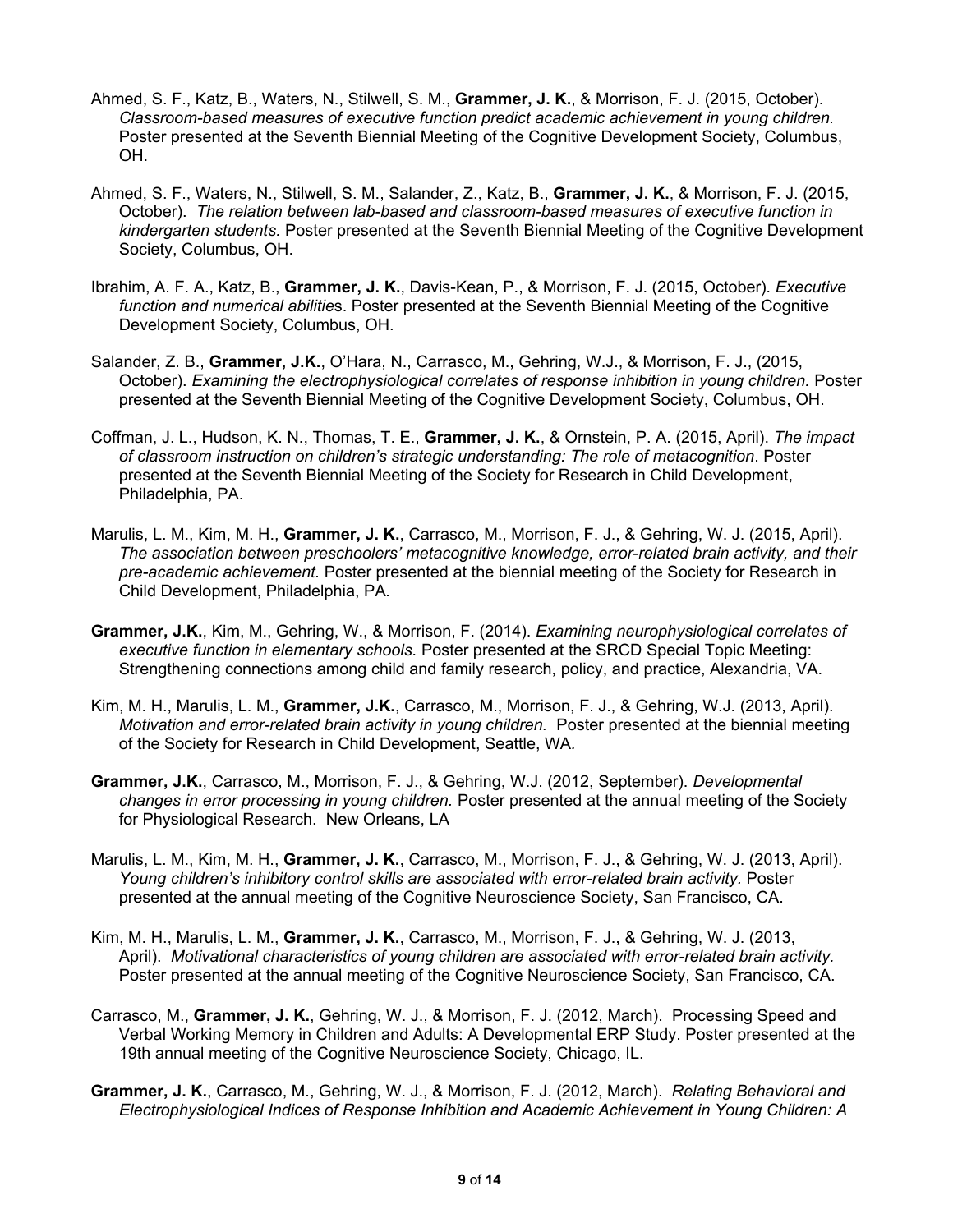*Developmental ERP Study.* Poster presented at the 19th annual meeting of the Cognitive Neuroscience Society, Chicago, IL.

- **Grammer, J. K.**, Gehring, W. J., Carrasco, M., Kim, M. H., & Morrison, F. J. (2011, October). *Exploring the effects of schooling on changes in behavioral and neurological indices of children's executive functioning skills.* Poster presented at the Biennial Meeting of the Cognitive Development Society, Philadelphia, PA.
- Ornstein, P. A., Langley, H. A., Brumley, B., Howlett, K., **Grammer, J. K.**, & Coffman, J. L. (2011, October). *The joint effects of mothers' and teachers' memory-relevant language on the development of children's memory skills*. Poster presented at the Biennial Meeting of the Cognitive Development Society, Philadelphia, PA.
- Carrasco, M., **Grammer, J. K.**, Gehring, W. J., & Morrison, F. J. (2011, September). *The effect of schooling on behavioral and neurological trajectories associated with children's executive functioning skills.* Poster presented at the Entertainment Software and Cognitive Neurotherapeutics Society meeting, San Francisco, CA.
- Coffman, J. L., Mugno, A., Zimmerman, D. A., Langley, H. A., Howlett, K., **Grammer, J. K.**, & Ornstein, P. A. (2011, April*). A longitudinal examination of kindergarteners' memory performance.* Poster presented at the biennial meeting of the Society for Research in Child Development, Montreal, Canada.
- **Grammer, J. K.**, Mugno, A., Zimmerman, D. A., Howlett, K. Langley, H. A., Coffman, J. L., & Ornstein, P. A. (2011, April*). An experimental investigation of contrasting instructional conductions on children's developing memory skills.* Poster presented at the biennial meeting of the Society for Research in Child Development, Montreal, Canada.
- **Grammer, J. K.**, Coffman, J. L., & Ornstein, P. A. (2009, October). *The impact of instructional activities on children's developing memory skills***.** Poster presented at the Sixth Biennial Meeting of the Cognitive Development Society, San Antonio, TX.
- **Grammer, J. K.**, Purtell, K. P., Coffman, J. L., & Ornstein, P. A. (2009, April*). Relations between children's memory strategy use and metamemory: Time-varying covariates across early elementary school.*  Poster presented at the biennial meeting of the Society for Research in Child Development, Denver, CO.
- **Grammer, J. K.**, Sidney, P. G., Mugno, A., Lee, S., Langley, H. A., Coffman, J. L., & Ornstein, P. A. (2009, April*). A longitudinal exploration of children's multiple strategy use in the context of the elementary school classroom.* Poster presented at the biennial meeting of the Society for Research in Child Development, Denver, CO.
- **Grammer, J. K.**, Coffman, J. L., & Ornstein, P. A. (2008, July). *Long-term linkages with children's emerging academic studying: Relations among working memory, strategy use, metamemory, and skilled study behaviors across elementary school.* Poster presented at the biennial meeting of the International Society for the Study of Behavioural Development, Würzburg, Germany.
- Coffman, J. L., Gupta, P., **Grammer, J. K.**, & Ornstein, P. A. (2008, March). *Classroom contexts and children's cognitive growth: A longitudinal picture of memory strategies and academic achievement.*  Poster presented at the annual meeting of the American Educational Research Association, New York, NY.
- Coffman, J. L., Ornstein, P. A., **Grammer, J. K.**, Hedrick, A. M., Lee, S. & Price, H. L. (2007, October). *The impact of teachers' memory-relevant conversations on children's memory development***.** Poster presented at the Fifth Biennial Meeting of the Cognitive Development Society, Santa Fe, NM.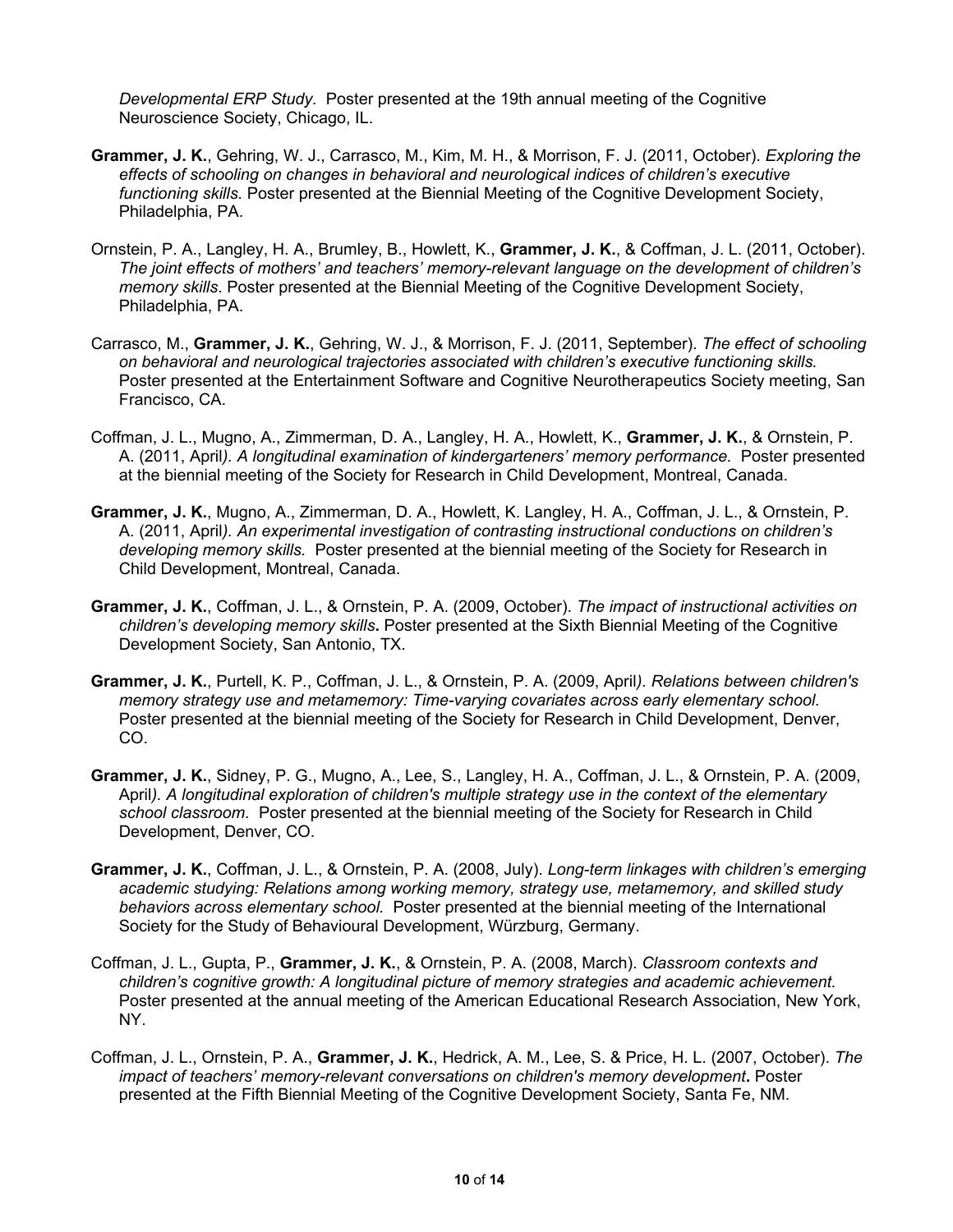- **Grammer, J. K.**, Mugno, A. P., San Souci, P., Coffman, J. L., & Ornstein, P. A., (2007, October). *Linkages among children's study skills, memory strategies, and academic achievement.* Poster presented at the Fifth Biennial Meeting of the Cognitive Development Society, Santa Fe, NM.
- Coffman, J. L., McCall, L. E., **Grammer, J. K.**, & Ornstein, P. A. (2007, March). *The interplay of classroom context and children's self-regulated learning behaviors on developing memory skills.* Poster presented at the Biennial meeting of the Society for Research in Child Development, Boston, MA*.*
- **Grammer, J. K.** McCall, L. E., Mugno, A. P., Coffman, J. L., Ornstein, P. A. (2007, March). *Linking fourth graders' study skills to their early memory strategies.* Poster presented at the biennial meeting of the Society for Research in Child Development, Boston, MA*.*
- **Grammer, J. K.**, Coffman, J. L., McCall, L. E., San Souci, P. P., & Ornstein, P. A. (2006, April). *The development of children's memory: Linking strategy use, classroom context, and academic achievement.* Poster presented at the annual meeting of the American Educational Research Association, San Francisco, CA.
- Coffman, J. L., McCall, L. E., Chen, C. C., Fuller, H. G., **Grammer, J. K.**, San Souci, P. P., & Ornstein, P. A. (2005, April). *Developmental changes in first graders' mnemonic skills.* Poster presented at the biennial meeting of the Society for Research in Child Development, Atlanta, GA.
- **Grammer, J. K.** & Sorenson, J. (2003, March) *Negative experiences and their relations to intrusive thoughts.* Poster presented at the Second Annual Sandhills Regional Psychology Conference, Fayetteville, NC.

## **TEACHING**

#### *Courses Taught* **UCLA**

#### **Graduate**

Winter 2015, Spring 2017 – EDUC 256B: Education and Neuroscience Spring 2016, 2017 – EDUC 299C: Research Practicum in Education Fall 2017 – EDUC 299B: Research Practicum in Education Winter 2018 – EDUC 212A: Learning Fall 2018 - EDUC 217: Cognitive Development Winter 2020 – EDUC 262B: Reading, Executive Function, and Neurodiverse Learners, co-taught with Maryanne Wolf

#### **Undergraduate**

Spring 2015, Winter 2016, Winter 2017, Winter 2018, Fall 2019 – EDUC 187: Cognitive Development and Schooling 2015, 2016 – 196C: Complex Learners Practicum

#### **UNC-CH**

Spring and Fall 2005 – Child Development

### **MENTORING**

*(UCLA Only)*

### **Primary Mentees**

**Doctoral**  Caitlin Solone, 2020 Salvador Vazquez, 2016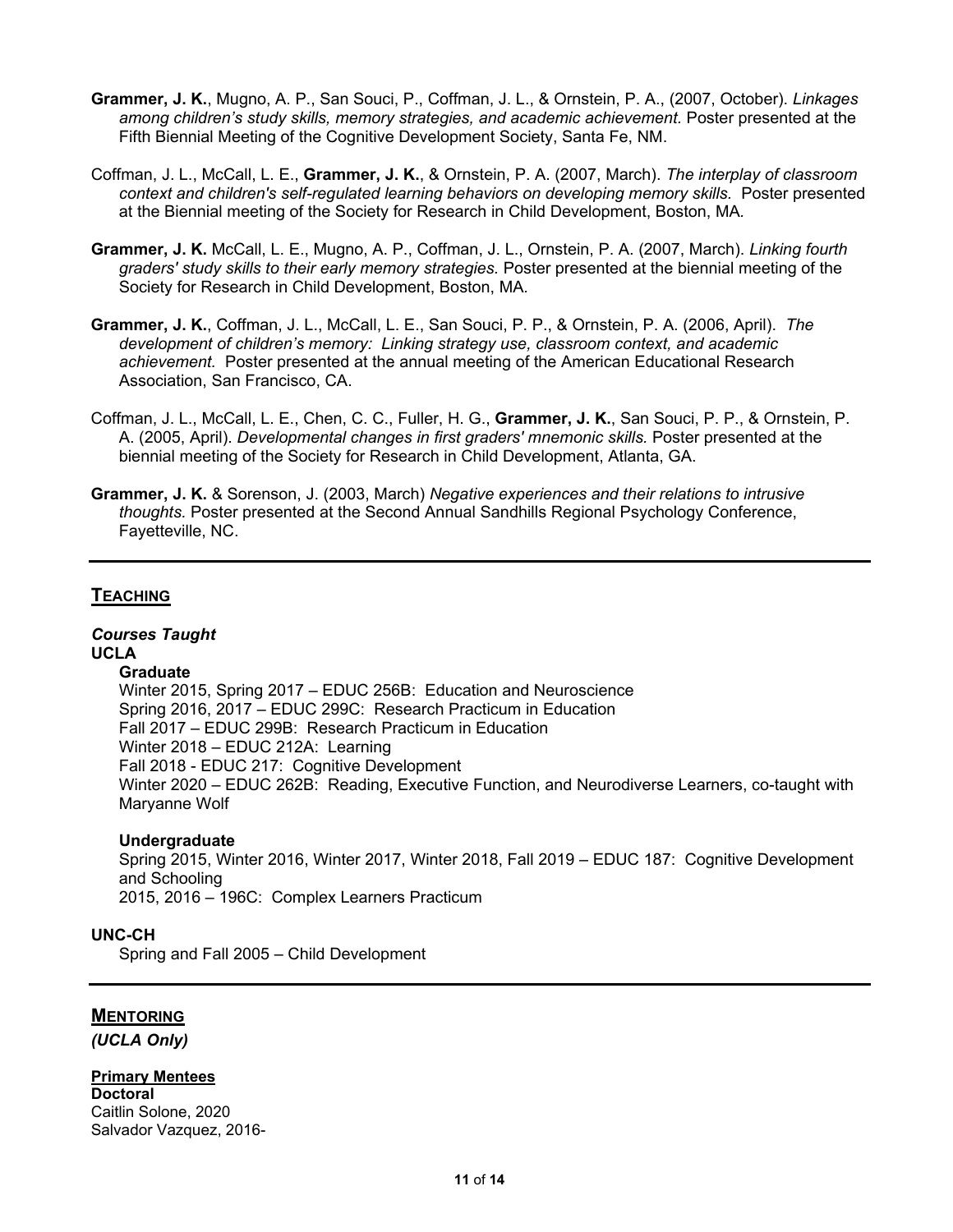Keye Xu, 2016- Sarah Jo Torgrimson, 2016- Remi Torres, 2017 – Zoe Mao, 2020 –

#### **ELP**

Rosanne Lopez, 2020 Erica Angle-Newman, 2021-

### **MA**

Sonia Jamani, 2019 Isabella Boyadijan, 2019 Briana Rodriguez, 2019 Remi Torres, 2019 Sarah Jo Torgrimson, 2018 Alex Pekelis, 2017 Jan Yeh, 2016 Sharanya Menon, 2016

#### **Mentored Student Fellowships and Awards**

| 2020-2021 | Salvador Vazquez, UCLA Dissertation Year Fellowship (\$20,000)                 |
|-----------|--------------------------------------------------------------------------------|
| 2020-2021 | Keye (Eve) Xu, UCLA Dissertation Year Fellowship (\$20,000)                    |
| 2020      | Salvador Vazquez, Ford Dissertation Fellowship, Honorable Mention              |
| 2019      | Keye (Eve) Xu, Graduate Summer Research Mentorship Award, UCLA (\$6,000).      |
| 2019      | Remi Torres, Graduate Summer Research Mentorship Award, UCLA (\$6,000).        |
| 2018-2019 | Sarah Jo Togrimson, Graduate Research Mentorship Award, UCLA (\$20,000).       |
| 2018-2019 | Remi Torres, Graduate Research Mentorship Award, UCLA (\$20,000).              |
| 2018      | Sonia Jamani, PRECL Catalyst Research Award, UCOP (\$2,000).                   |
| 2018      | Sarah Jo Togrimson, Graduate Summer Research Mentorship Award, UCLA (\$6,000). |
| 2018      | Remi Torres, Graduate Summer Research Mentorship Award, UCLA (\$6,000).        |
| 2016-2018 | Sarah Jo Togrimson, Connect Research Fellow (Stipend, Tuition, and fees).      |
| 2017-2018 | Salvador Vazquez, Graduate Research Mentorship Award, UCLA (\$20,000).         |
| 2017      | Salvador Vazquez, Graduate Summer Research Mentorship Award, UCLA (\$6,000).   |
| 2017      | Keye (Eve) Xu, Graduate Summer Research Mentorship Award, UCLA (\$6,000).      |
| 2017      | Howard Alpert, Graduate Summer Research Mentorship Award, UCLA (\$6,000).      |
| 2017      | Caitlin Solone, Graduate Summer Research Mentorship Award, UCLA (\$6,000).     |
| 2016      | Howard Alpert, Graduate Summer Research Mentorship Award, UCLA (\$6,000).      |

## **Committee Member**

#### **Doctoral**

How Alpert, 2015-2020 (Joint-Doctoral Program in Special Education, Cal-State LA) Elham Zargar (UC Irvine, Education) Rosalinda Larios (GSE&IS, Cal State LA Joint Doc) Marisa Ogren (Psychology) Alison Holbrook (GSE&IS) Michelle Fenesy (Psychology, Defended Summer 2020) Everest Mueller (GSE&IS, Defended Summer 2019)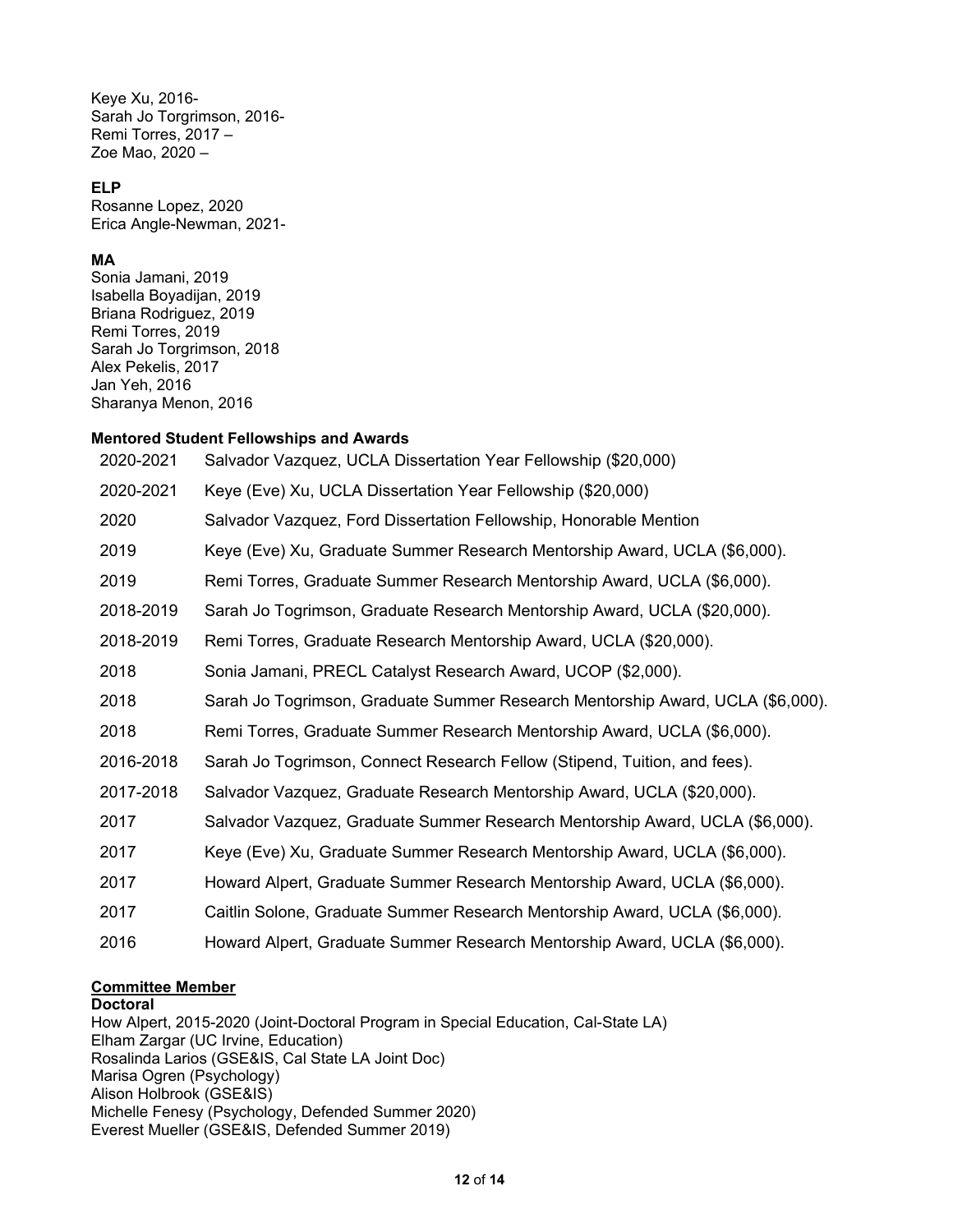Anne Blackstock-Bernstein (GSE&IS, Defended Summer 2019) Laura Rhinehart (GSE&IS, Cal State LA Joint Doc, Defended Summer 2019) Amy Rapp (Psychology, Defended Spring 2019) Jonathan Panganiban (GSE&IS, Defended Fall 2018) Sami Klenbenoff (GSE&IS, Defended Summer 2018) Faisal Alnemary (GSE&IS, Cal State LA Joint Doc, Defended Spring 2017) Fahad Alnemary (GSE&IS, Cal State LA Joint Doc, Defended Spring 2017) Kathleen Berry (GSE&IS – Defended Winter, 2017) Melissa DeWolf (Psychology – Defended Spring, 2016) Kaycie Zielinski (GSE&IS, Defended Spring 2016) Ben Schwartzman (GSE&IS – Defended, Fall 2015) Jon Daniel (GSE&IS – Defended Summer, 2015) Hillary Gould (GSE&IS – Defended, Summer 2015)

## **ELP**

James Koontz (GSE&IS, ELP, 2017)

## **MA**

Maria Pizzano (GSE&IS, 2018) Lindsay Hauptman (GSE&IS, 2017) Rebecca Cannara (GSE&IS, 2016) Ling Jin (GSE&IS, 2016) Lichao Sun (GSE&IS, 2016) Salvador Vazquez (GSE&IS, 2016)

### **PROFESSIONAL SERVICE**

#### **External**

| 2020-                          | Member, EARLI Emerging Field Group - Portable Brain Technologies in Educational                                                                                                                              |
|--------------------------------|--------------------------------------------------------------------------------------------------------------------------------------------------------------------------------------------------------------|
| $2019 -$<br>$2019 -$<br>2015   | Neuroscience Research<br>International Mind, Brain, and Education Society, Board of Directors<br>Developmental Science Pipeline Task Force, SRCD<br><b>Cognitive Development Society Conference Reviewer</b> |
| 2014                           | <b>SRCD Nominations Committee Member</b>                                                                                                                                                                     |
| 2009-2013                      | Co-Chair, Student and Early Career Council, Society for Research in Child Development                                                                                                                        |
| 2009-2011                      | Student Representative, Governing Council, Society for Research in Child Development                                                                                                                         |
| 2007-2013                      | Student Representative, Student and Early Career Council, Society for Research in Child<br>Development                                                                                                       |
| $2007 - 2009$                  | Student Representative, Interdisciplinary Committee, Society for Research in Child<br>Development                                                                                                            |
| $2005 - 2006$<br>$2005 - 2006$ | Co-Chair, UNC Developmental Psychology Weekly Seminar<br>Graduate Student Representative, UNC Developmental Psychology Program                                                                               |
| <b>UCLA</b>                    |                                                                                                                                                                                                              |
| 2019-                          | Advisory Committee on Undergraduate Education Major                                                                                                                                                          |
| 2018-2019                      | Cognitive Psychology Search Committee Member                                                                                                                                                                 |
| 2018-2019                      | Early Childhood Education Search Committee Member                                                                                                                                                            |
| $2018 -$<br>2016 - 2019        | <b>Education Major Planning Committee</b><br><b>GSE&amp;IS Academic Personnel Committee</b>                                                                                                                  |
| 2016-2018                      | <b>UCLA Lab School CONNECT IRB Review Committee</b>                                                                                                                                                          |
| 2015-                          | Complex Learners Working Group, Lab School                                                                                                                                                                   |
| 2015                           | Luskin Neuroscience and Society Planning Committee                                                                                                                                                           |
| 2015-2016                      | FEC, GSE&IS                                                                                                                                                                                                  |
| 2015                           | <b>Education Dissertation Award Review Committee</b>                                                                                                                                                         |
| 2015, 2016                     | Research and Inquiry Conference Reviewer, GSE&IS, UCLA                                                                                                                                                       |